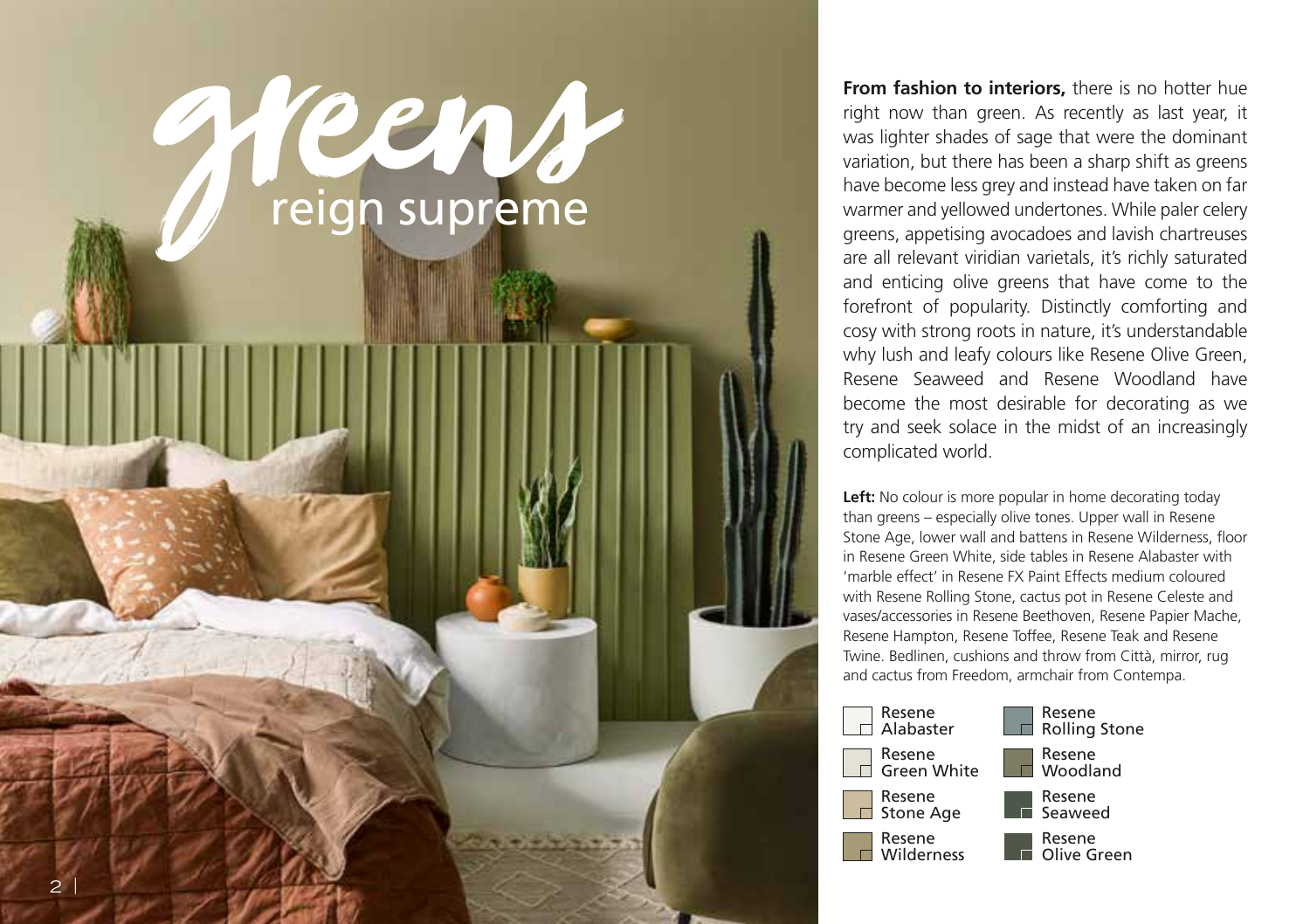

**Above:** Background in Resene Green White with A4 drawdown paint swatches in (from left to right) Resene Beethoven, Resene Papier Mache, Resene Toffee, Resene Celeste, Resene Zen and Resene Wilderness, bowl in Resene Stone Age, lidded dish in Resene Hampton and vase in Resene Toffee.





**Right:** Right wall in Resene Mangrove with Resene FX Paint Effects medium coloured with Resene Ravine, left wall in Resene Ravine with Resene FX Paint Effects medium coloured with Resene Mangrove, floor in Resene Pumice with Resene FX Paint Effects medium coloured with Resene Ravine, large vase in Resene Nirvana, plant pot in Resene Miso and small vases in Resene Travertine and Resene Possessed. Bench and cushion from Bauhaus.



## Resene Colorwood Rock Salt

**Left:** As the top trending colour pick among decorators, olive green is simply everywhere. Pair Resene Olive Green walls with timber flooring stained in Resene Colorwood Rock Salt, furniture in Resene Arrowtown, Resene Bianca and Resene Foundry and accessories in Resene Korma, Resene Flax and Resene Just Right for a warm and welcoming look. Furniture and accessories from Nood.

Resene Bianca

Resene Just Right

Resene Korma

Resene Arrowtown

Resene Foundry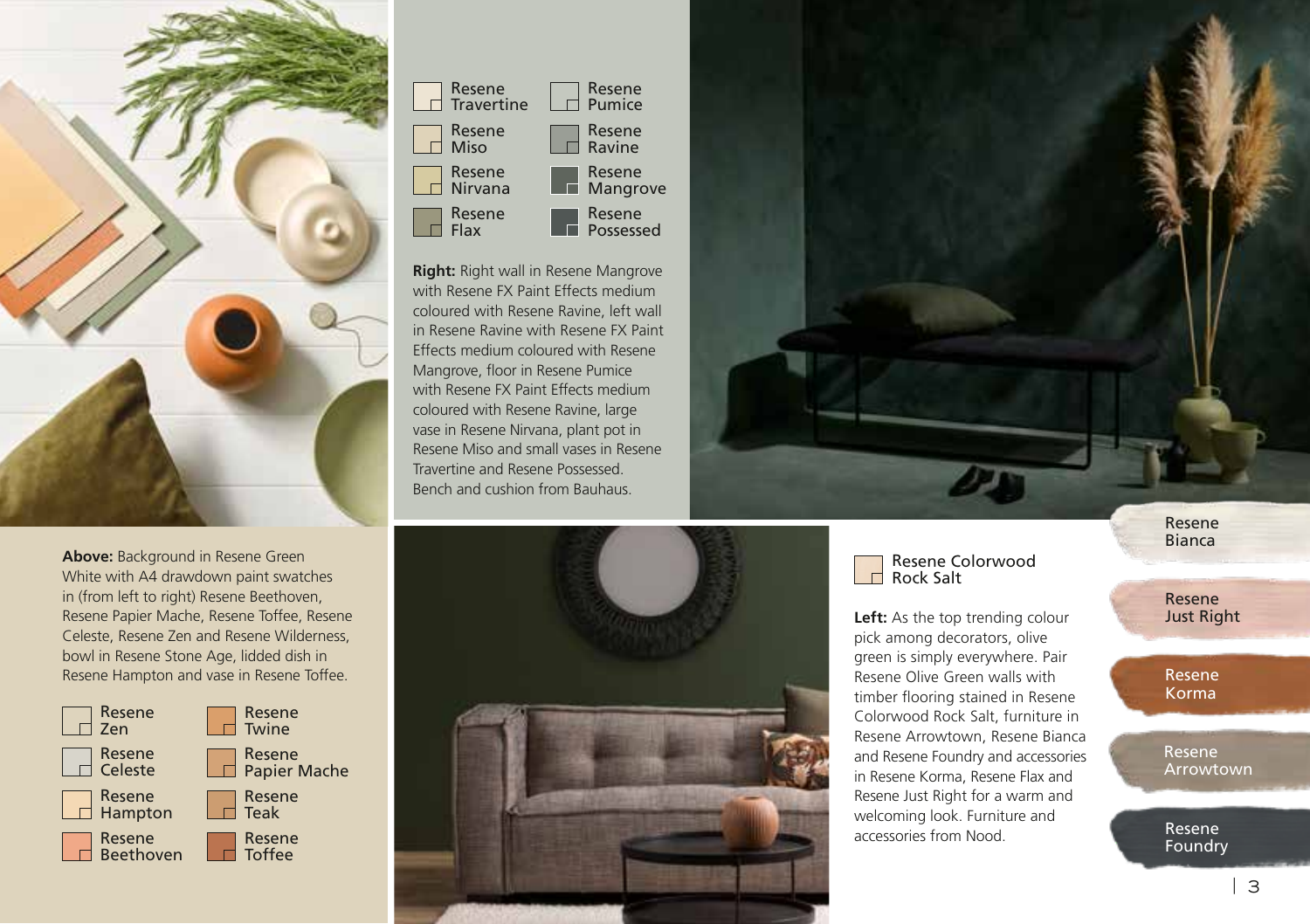## keep it light

If you are worried olive, seaweed and army greens may feel too dark for your walls or floor, choosing a subtler green like Resene Pale Leaf or Resene Ottoman for your walls will bring a refreshing reminder of nature to your space and make it easy to accent or accessorise with smaller doses of stronger greens. Try painting a key piece of furniture, such as a sideboard, in Resene Clover or go full 'cottagecore' with a chequered floor in Resene Dingley and Resene Spanish White for a light yet luscious green look.



Resene Half Spanish White Resene Quarter Spanish White Resene Spanish White Resene Ottoman Resene Clover Resene Fahrenheit Resene Brown Pod

Left: A painted chequered floor in Resene Dingley and Resene Quarter Spanish White is a more interesting alternative to classic black and white and fits in with today's 'cottagecore' trend – a concept that embraces a simpler, sustainable existence more harmonious with nature with an aesthetic nod to elements of traditional English design. Wall and bench seat in Resene Pale Leaf, table in Resene Fahrenheit, chair in Resene Spanish White and small jug vase in Resene Clover. Tablecloth and pillowcase from Foxtrot Linen, cushion, plates, candleholders and glasses from Città, salt and pepper grinders and jug from Everyday Needs.



**Above:** Wall in Resene Pale Leaf, cabinet in Resene Dingley, shelf and hooks in Resene Brown Pod and vases in Resene Half Spanish White (on shelf and sideboard right) and Resene Spanish White (sideboard left). Bag and candle from Blackbird Goods, throw from Città, card from Garden Objects.